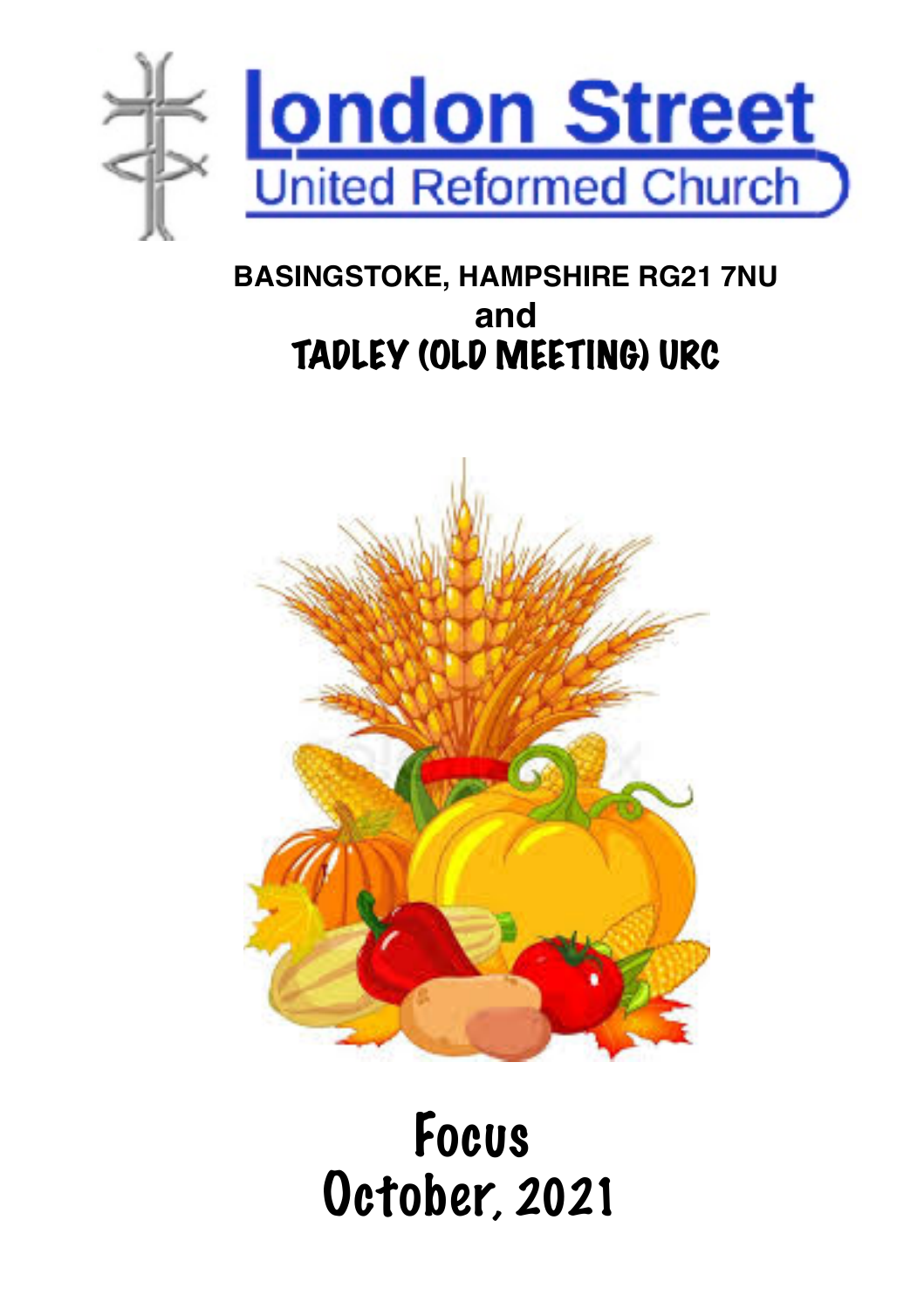#### CHURCH DIRECTORY Tel: 01256 477070 Website - *[www.basingstokeurc.org.uk](http://www.basingstokeurc.org.uk/)*

#### **MINISTER:** Vacancy

**CHURCH SECRETARY:** Mr Owen Collins

15 Cyprus Road Hatch Warren Basingstoke RG22 4UY Tel: 01256 477425 e.mail - [secretary@basingstokeurc.org.uk](mailto:secretary@basingstokeurc.org.uk)

#### **TREASURER:** Karen Bell

13 Skyline Plaza, Alencon Link Basingstoke RG21 7BL Tel: 01256 352033 e.mail - treasurer@basingstokeurc.org.uk

#### **LETTINGS SECRETARY:** Karen Bell

13 Skyline Plaza, Alencon Link Basingstoke RG21 7BL Tel: 01256 352033 e.mail - treasurer@basingstokeurc.org.uk

**FOCUS:** Mrs Christine Robertson 1208 Skyline Plaza, Alencon Link, Basingstoke RG21 7AZ Tel: 0754 4466409 e.mail: [christina774robertson@btinternet.com](mailto:christina774robertson@btinternet.com)

### **Tadley (Old Meeting) URC**

10.00am Prayer Time followed by Worship at 10.30 every Sunday "TASTE" Youth Event at 7pm at the Point (behind Community Centre)

| Minister:         | Vacancv                                                                                                       |
|-------------------|---------------------------------------------------------------------------------------------------------------|
| Church Secretary: | Paul Gross<br>22 Pelican Road, Pamber Heath RG26 3EN<br>Tel: 0118 970 0809<br>e.mail: paulgross3107@gmail.com |
| Treasurer:        | Mark Ward<br>10 Hartleys, Silchester, Reading RG7 2QE<br>e.mail: mandjward@hotmail.co.uk                      |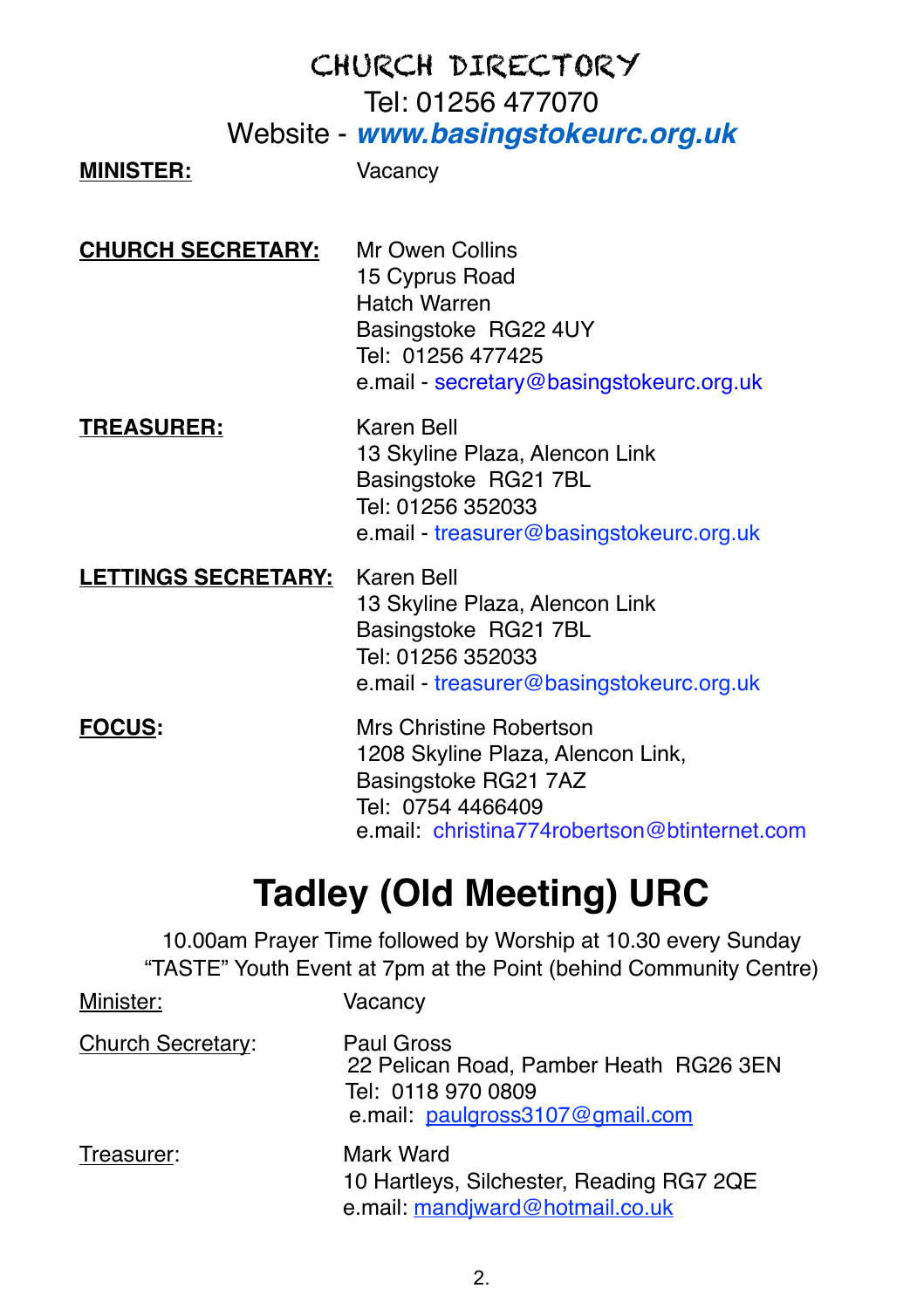### Greetings From Oxford

Well...what can I say? Thank you everyone for your kind words and many generous and thoughtful gifts. Andrew and I have felt quite overwhelmed and very blessed. I will send updates from time to time but it has been lovely these last couple of weekends to return and say a proper goodbye to you all. I will continue to hold you all in prayer through your time of vacancy. Thank you for continuing to pray for us in our new home and for me in my new chaplaincy role. The Oxford Academy truly needs your prayers, as do I, as I seek to offer spiritual support to both students and staff. With love and blessings to you, Kay & Andrew xx



# Circle of Prayer

Please remember the following in your prayers, together with their families, friends, carers, doctors, nurses:

*London Street:* Hyacinth Ridguard; Betty Shipway; Tony and Gillian Patterson and family; Jean Young; Maggie Morgans and family; Jo Tremarco; Rob Williams; Sarah Williams; Barbara Banbury; Beverley Harris and family; Anne and Dick Davey; Victoria Paice and family, especially granddaughter, Alice; and friends and family of Joan Flint following Joan's passing. Revd Kay Blackwell, the staff and children of the Oxford Academy.

*Tadley:* Tadley: Christine Weaver; Martin; Kerry; Bill; Oliver, Linda and Sam; Rachel Eaves; Philip Ward.

Please also pray for Peter Pay known to many from the Synod.

### A Thought for the Month

#### **Getting back to 'normal', whatever that might be?**

It has been a strange few weeks since we have apparently been loosed from all official restrictions and yet know that doesn't mean we can do what we like, or does it? Our 'normal' is not the same as others'. There are those who do or do not wear face masks; do or do not get up close; do or do not have to still stay with work or health constraint, who feel nearer the edge. In some ways there seems to be greater freedom and then in some ways less. We wonder what is safe, now we have been 'jabbed'. There is the promise of 'resuming activities' but what does that mean in the 'new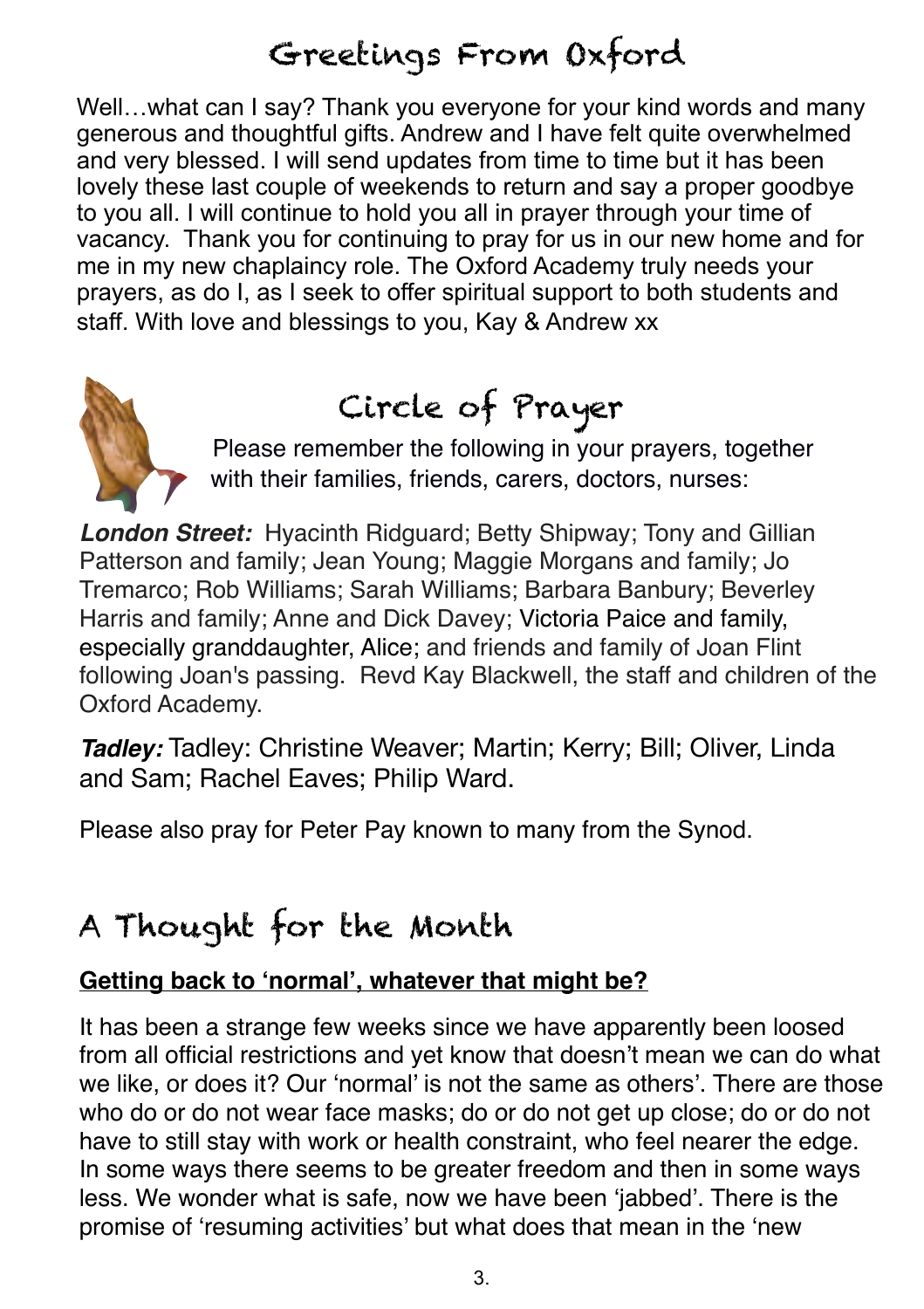normal'? Do we have to ask the question how does my resuming 'my normal' impinge on others' present needs? Indeed should what we see as normal continue as it always was, maybe we have to consider whether it needs to change in some aspect to meet the needs of the present and future? We cannot stay where we are!

*Matthew 5:13-16 "You are the salt of the earth. But if the salt loses its saltiness, how can it be made salty again? It is no longer good for anything, except to be thrown out and trampled by men.*

 *"You are the light of the world. A city on a hill cannot be hidden. Neither do people light a lamp and put it under a bowl. Instead they put it on its stand, and it gives light to everyone in the house. In the same way, let your light shine before men, that they may see your good deeds and praise your Father in heaven.* 

It is very easy to lose ones saltiness and light when wrapped up in our own concerns and pressures, however right and good. The salt and light that Jesus is talking about is not our own but that which we absorb from Him, as we draw near to Him and his teaching, only then can we be salt and light. Then we can bring truth with love, a good dose of kindness, understanding, compassion, patience and a way forward to a better and workable 'new normal' for all.

#### **Prayer:**

Loving Lord Jesus you said we should be salt and light in this world. Help us to stay close to you, regardless of what is happening in our lives, that, we should know your presence and trust in your promises and teaching.

Help us to stay salty and strong, Seeing your way of being, speaking and acting, Even if it puts us out on a limb.

Lord, when we are tempted to stay in our safe accepted 'normal lives' When we see how things should be different, Give us courage to let your light shine through us, And to speak of your mercy and goodness.

Amen.

# Eco Tip:

When you've finished using your oven, open the door and let the warm air help to heat your home.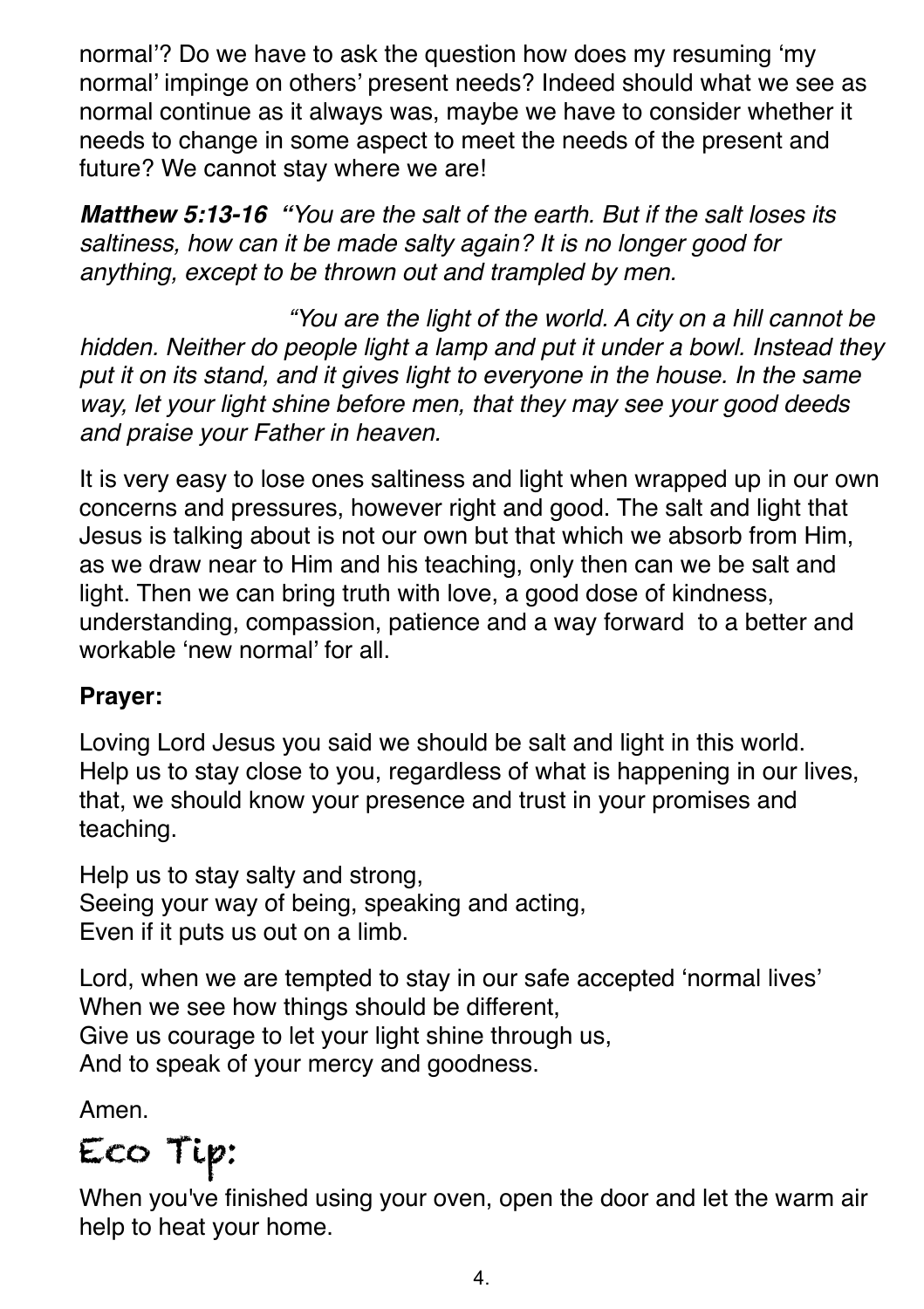### Memory Troubles?

#### LEST I FORGET



 I thought that I should write to you before I go to bed. For tomorrow I'll forget and write to someone else instead.

 I'm used to my arthritis, to my dentures I'm resigned, I can manage my bi-focals but how I miss my mind.

Sometimes I can't remember when I'm standing on the stair If I'm going up for something or have just come down from there.

When I stand before the larder my mind is full of doubt. Have I put some food away or come to get some out?

I go into the other room, intending to do – what? I can't think for the life of me, already I've forgot.

But remember that I love you and wish that you lived near. And now it's time I posted this and said goodnight my dear.

I'm standing by the post box and my face is ruby red, For instead of posting this to you, I've opened it instead!

*Anon*

—o0o---

#### Dreams:

"In a famous verse in the book of Joel, God promises to pour out his Spirit…when 'your old men shall dream dreams, your young men shall see visions'.

"These ancient and evocative words are surprisingly close to modern reality, according to a survey of a representative sample of 500 people in Britain carried out for Unmissable Ltd, a company which has set out to offer its clients the chance to make their dreams come true. A questionnaire and focus group probed the respondents' dreams and fantasies.

"Among the findings were the ages at which people actually make lists of the things they dream of doing in their lives. Three people in every five have done this. The peak dreaming ages proved to be the very young and the seriously mature. Unsurprisingly, adolescence is the great age for making a wish list, with nearly 70% of under 24s writing down their life's goals…. The figures show that as people grow older the wish list is put away, but at 55 it comes out again, with 64% of people in this group keeping a list which is revised, updated and finally used as an agenda for the rest of life."

**Celia Brayfield,** *The Times*, 6th March 2001 *From 'A Bucket of Surprises, J. John and Mark Stilbe, Monarch Books*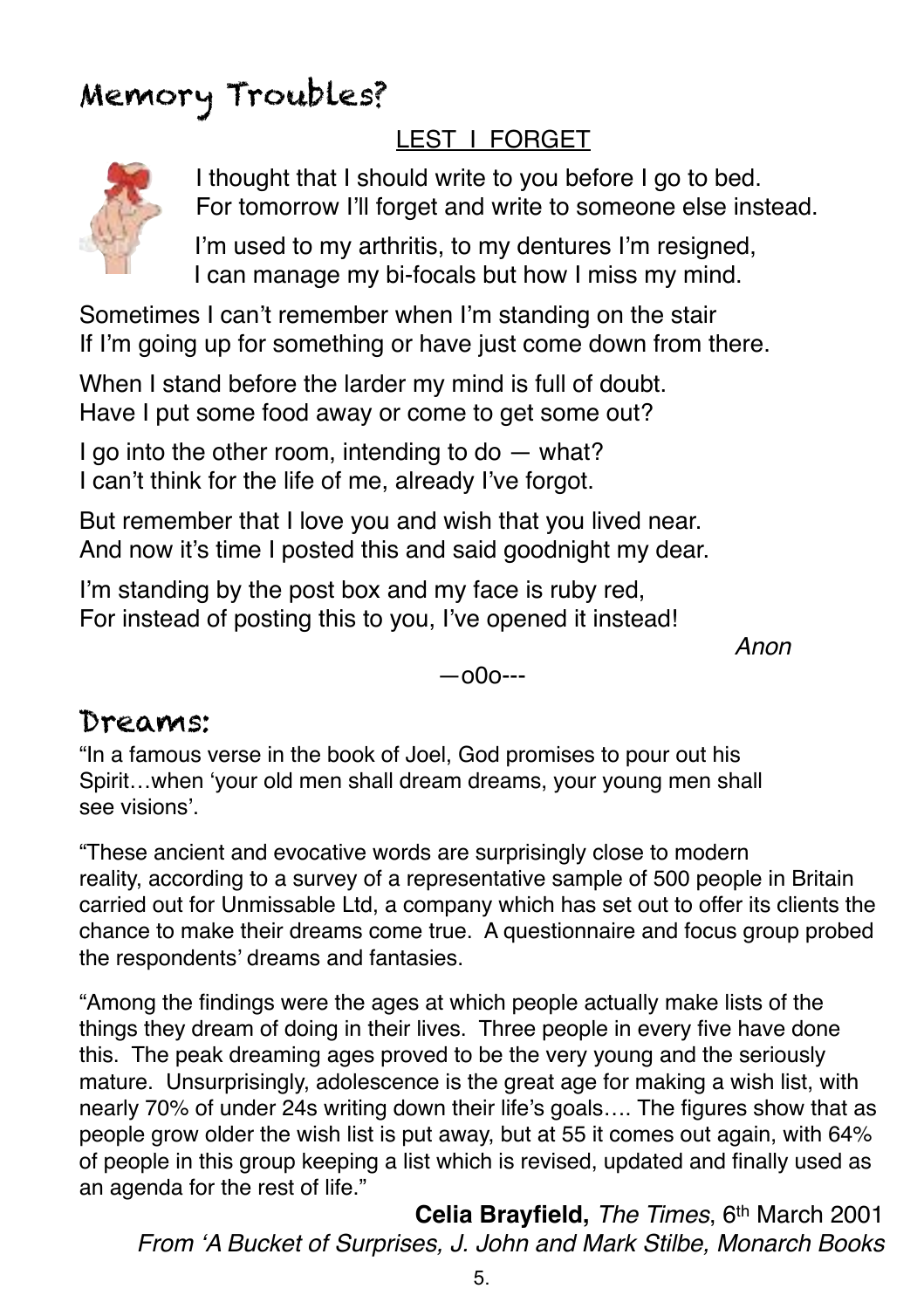### LONDON STREET WELL-BEING WALKS

I expect many of you know about Basingstoke Council Well-being Walks, but I wonder if anyone would be interested in London Street's own Wellbeing Walks?

I am willing to co-ordinate 1-2 morning walks per week starting and ending at L.S.U.R.C. but we will need a volunteer leader and a volunteer deputy leader for each walk. The deputy will be needed for anyone who needs to be escorted back to the assembly point before the walk ends. I will obtain copies of the self-guided short walk routes and distribute to the walk leaders when needed. Arrangements for refreshments/lunch together can be organised. Maybe every 2 or 3 months transport could be booked for a visit to another area, perhaps at Old Meeting, Tadley?

If anyone is interested, please contact me on 350926 or e.mail [jeanrayyoung@gmail.com](mailto:jeanrayyoung@gmail.com) and I will arrange a short meeting to discuss what your needs are and what you would like, e.g. Nature Walks, Tree Trails etc.

Blessings, Jean Young.



### 10.30 Worship Rota for October:

| Preacher                             | <b>Musician</b> | <b>Duty Elder</b> | <b>Steward</b>                         |
|--------------------------------------|-----------------|-------------------|----------------------------------------|
|                                      |                 |                   |                                        |
| <b>Revd Mike Burrell</b>             | lan Rees        | Keng Moavu        | Liz.                                   |
| <b>Peter Bentall</b>                 | Joyce Cook      | Keng Moavu        | lan S                                  |
| <b>Revd Julian Macro</b>             | Peter Dixon     | May Honeyball     |                                        |
| <b>Revd Chris Savage</b>             | Mark Best       | May Honeyball     | <b>Christine R</b>                     |
| 31 <sup>st</sup> World Mission Group | Mark Best       | May Honeyball     |                                        |
|                                      |                 |                   | 8.30 Prayer Breakfast in the Hook Room |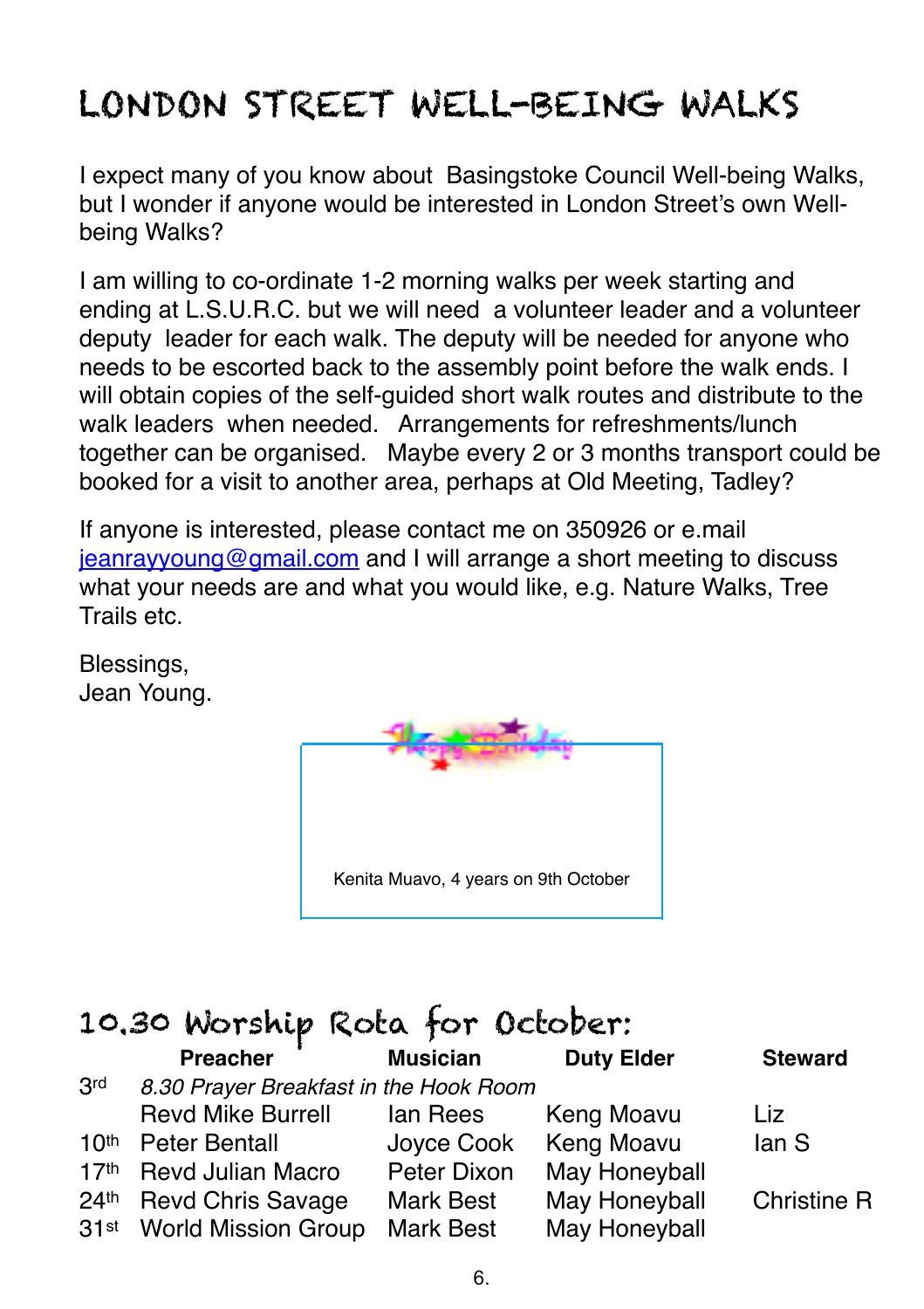### Storms

Did you know that an eagle knows when a storm is approaching long before it breaks?

The eagle will fly to some high spot and wait for the winds to come. When the storm hits, it sets its wings so that the wind will pick it up and lift it above the storm. While the storm rages below, the eagle is soaring above it. The eagle does not escape the storm. It simply uses the storm to lift it higher. It rises on the winds that bring the storm.

When the storms of life come upon  $us -$  and all of us will experience them — we can rise above them by setting our minds and our belief towards God. The storms do not have to overcome us. We can allow God's power to lift us above them.

God enables us to ride the winds of the storm that bring sickness, tragedy, failure and disappointment in our lives. We can soar above the storm.

Remember, it is not the burdens of life that weigh us down, it is how we handle them.

The Bible says, *"Those who hope in the Lord will renew their strength. They will soar on wings like eagles."* 

Isaiah 40:31

"When one door closes, another opens; but we often look so long and so regretfully upon the closed door that we do not see the one which has opened for us."

*Alexander Graham Bell*

*From a Bucket of Surprises*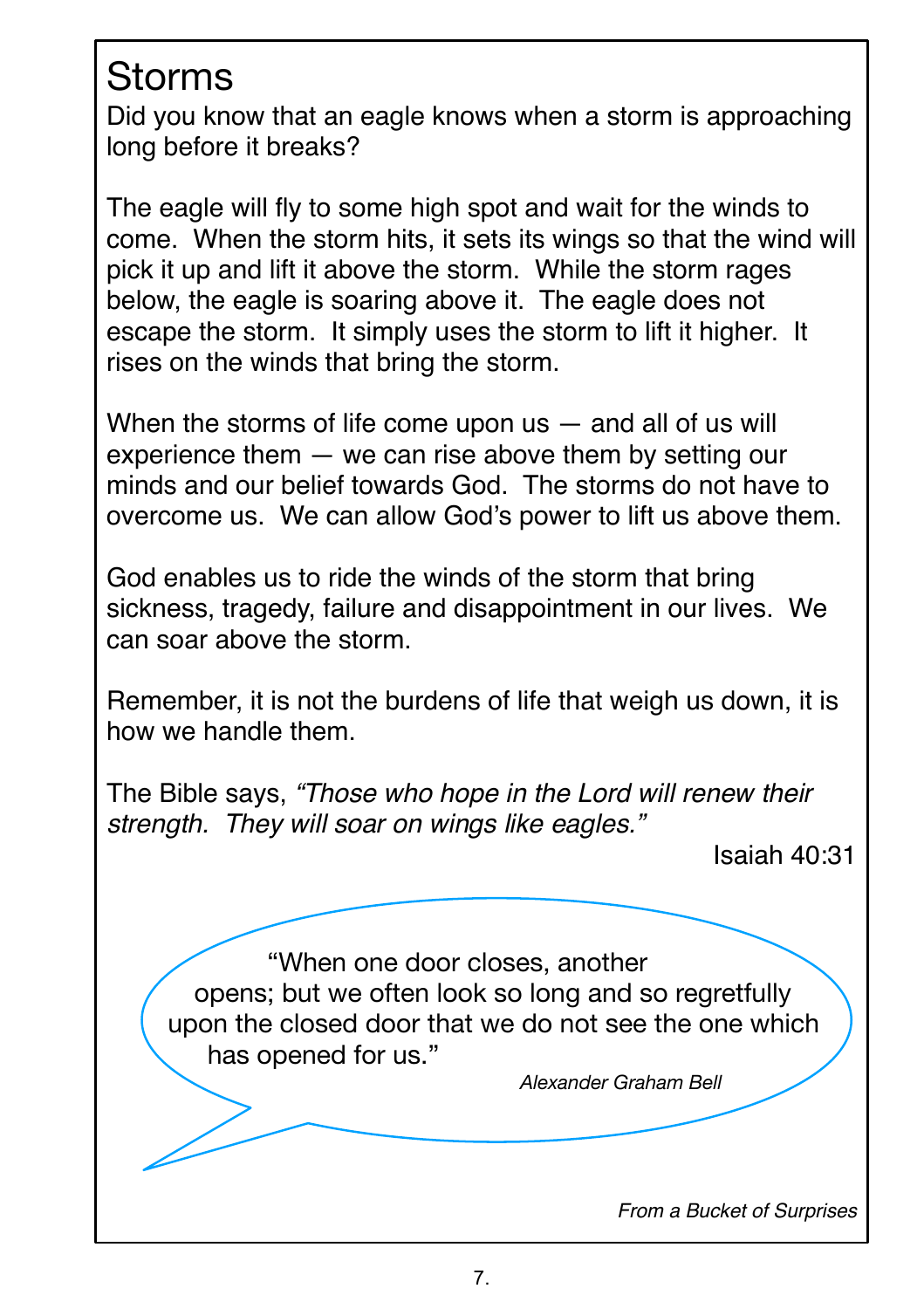# Bible Readings for October:

|     |                  | Psalm        |                            | <b>New Testament</b> |
|-----|------------------|--------------|----------------------------|----------------------|
| Fri | 1 <sup>st</sup>  | 40:9-17      | 1 John                     | 3                    |
| Sat | 2 <sub>nd</sub>  | 71:14-24     | Reflection                 |                      |
| Sun | 3rd              | 149          | $\epsilon$                 |                      |
| Mon | 4 <sup>th</sup>  | 41           | 1 John                     |                      |
| Tue | 5 <sup>th</sup>  | 72           | $\epsilon$                 | 4511                 |
| Wed | 6 <sup>th</sup>  | 150          | 2 John                     |                      |
| Thu | 7 <sup>th</sup>  | 1            | 3 John                     |                      |
| Fri | 8 <sup>th</sup>  | 108          | 1 Peter                    |                      |
| Sat | <b>9th</b>       | 2            | Reflection                 |                      |
| Sun | 10 <sup>th</sup> | 42           | "                          |                      |
| Mon | 11 <sup>th</sup> | 73:21-28     | 1 Peter                    |                      |
| Tue | 12 <sup>th</sup> | 90           | $\epsilon$                 |                      |
| Wed | 13 <sup>th</sup> | 111          | $\epsilon$                 |                      |
| The | 14 <sup>th</sup> | 3            | $\epsilon$                 | 23451                |
| Fri | 15 <sup>th</sup> | 112          | John                       |                      |
| Sat | 16 <sup>th</sup> | 4            | Reflection                 |                      |
| Sun | 17 <sup>th</sup> | 43           | $\epsilon$                 |                      |
| Mon | 18 <sup>th</sup> | 74:12-23     | John                       |                      |
| Tue | 19th             | 91           | $\epsilon$                 |                      |
| Wed | 20th             | 113          | $\epsilon$                 | 2<br>3<br>4<br>5     |
| Thu | 21st             | 5            | $\epsilon$                 |                      |
| Fri | 22 <sub>nd</sub> | 115          | $\mathfrak{c}\mathfrak{c}$ | 6                    |
| Sat | 23 <sub>rd</sub> | 6            | Reflection                 |                      |
| Sun | 24 <sup>th</sup> | 46           | $\epsilon$                 |                      |
| Mon | 25 <sup>th</sup> | 75           | John                       | 7                    |
| Tue | 26th             | 92           | $\epsilon$                 | 8                    |
| Wed | 27 <sup>th</sup> | 116          | $\epsilon$                 | 9                    |
| Thu | 28 <sup>th</sup> | $7:1 - 11$   | $\epsilon$                 | 10                   |
| Fri | 29th             | 117/118:1-14 | $\epsilon$                 | 11                   |
| Sat | 30th             | 8            | Reflection                 |                      |
| Sun | 31st             | 47           | $\mathbf{G}$               |                      |

Ffald-y-Brenin

#### The only place where success comes before work is in the dictionary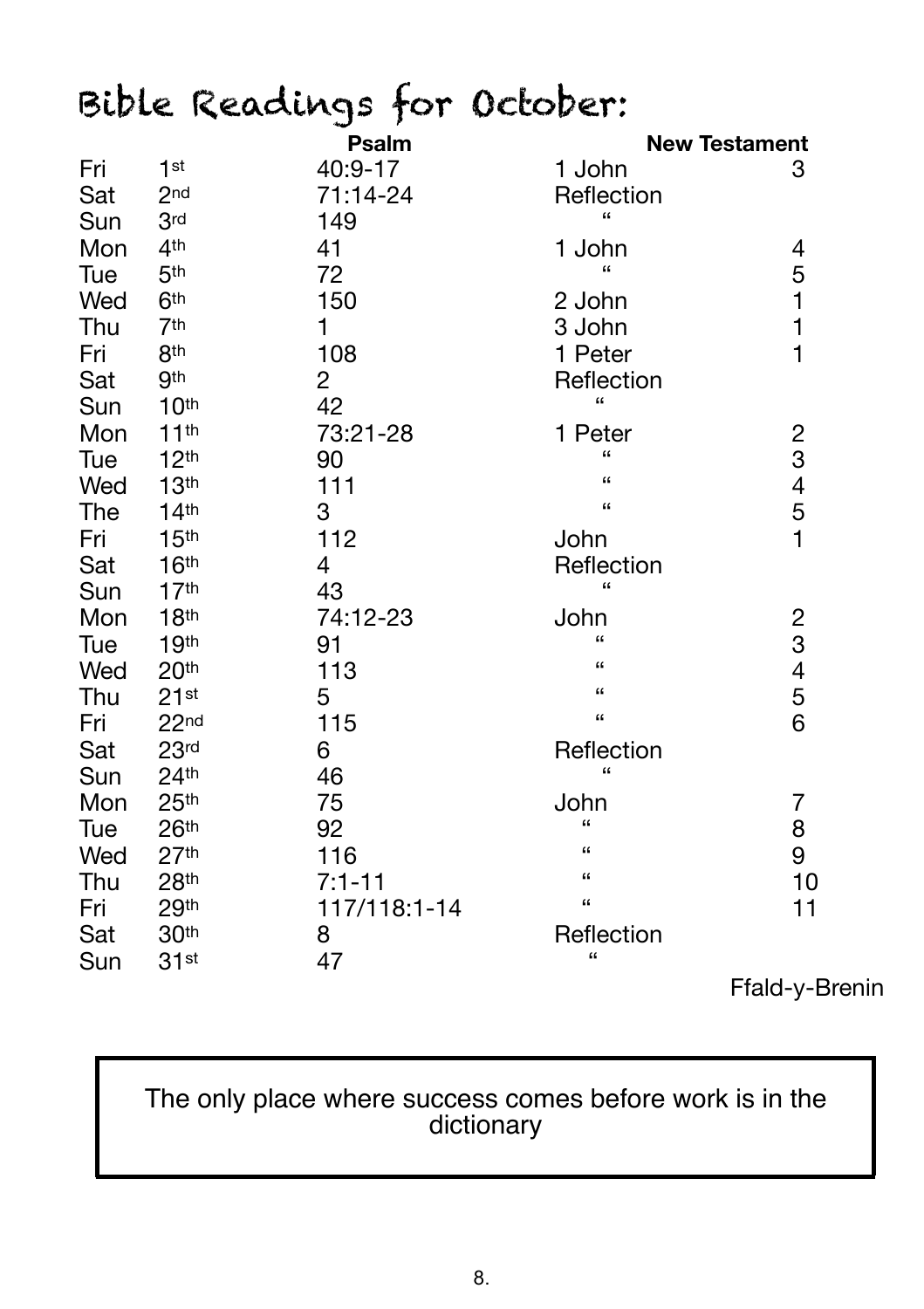### Climate Change

Sunday 5th September was designated Climate Sunday, ahead of the UN's climate change conference, COP26, in Glasgow during November. How should we approach the challenge of climate change?

We have damaged God's creation: God delights in His creation: 'God saw all that He had made, and it was very good.' (Genesis 1:31). However, we have damaged this world and impacted people, created in His image. The burning of oil or gas and cutting down forests is increasing the concentration of greenhouse gases like carbon dioxide that trap heat in the Earth's atmosphere. The global average temperature could increase by 1.5˚C in 2030, resulting in significant damage to our planet. Already, increasing temperatures are melting ice caps, raising sea-levels, changing rainfall patterns and creating extreme climate events. It's the 70% of the world's poorest population who are being impacted most!

Hope is found in Jesus: He has an intimate knowledge of the workings of creation. 'For in Him all things were created: things in heaven and on earth, visible and invisible, whether thrones or powers or rulers or authorities; all things have been created through Him and for Him. He is before all things, and in Him all things hold together.' (Colossians 1:16,17). Our hope for the future lies in what Jesus has done and continues to do in the world. He is the one who sustains creation and will bring everything to completion.

An invitation to respond: Simple everyday actions can help to sustain our planet, including recycling of waste, energy saving and changes in our lifestyle and diet to help the planet. We can fix our eyes on Jesus, as we pray for our world and for our world leaders, gathering in Glasgow, asking that they should reach a good agreement for the future of our world.

*From Parish Pump*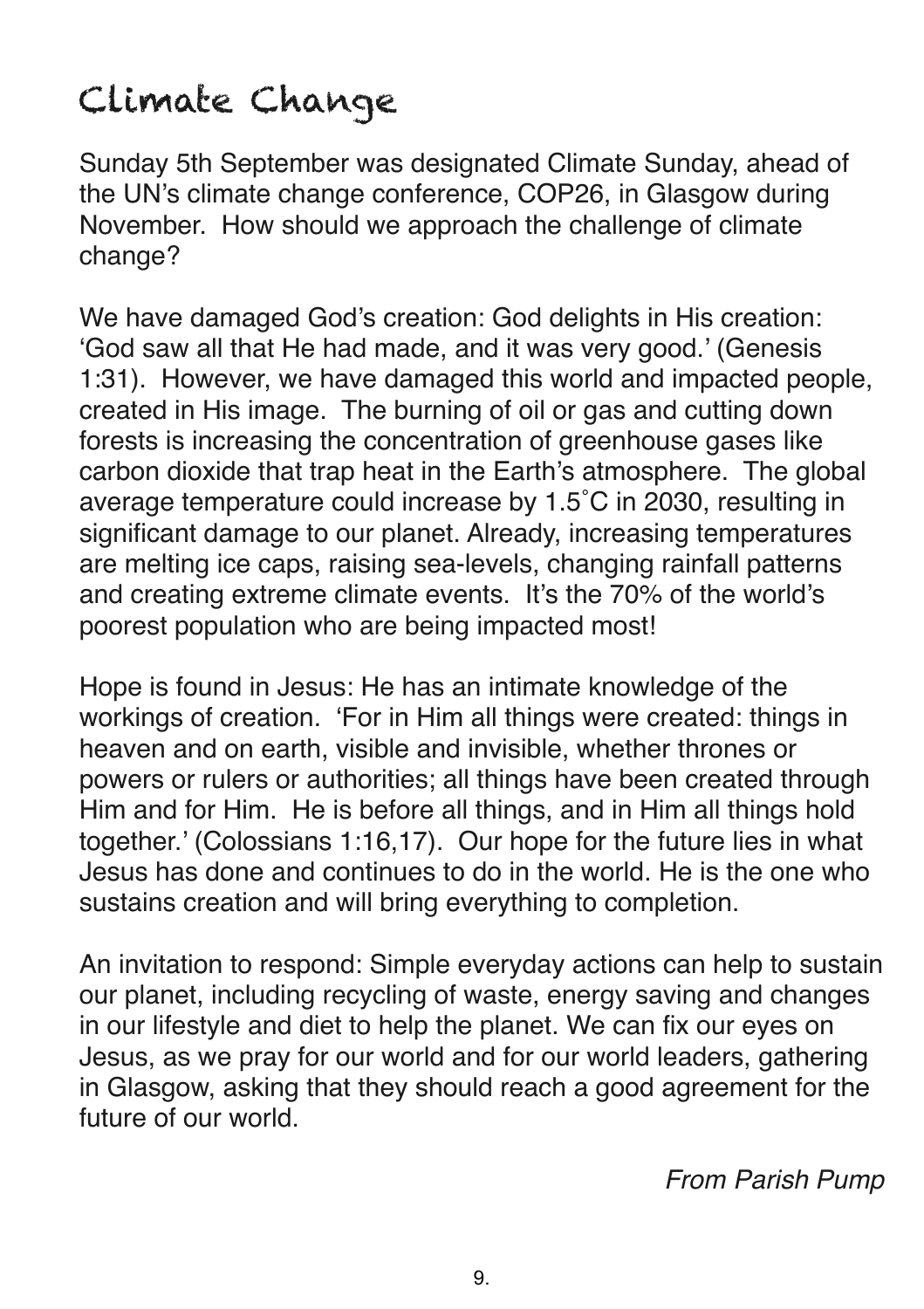### CAROL SERVICE ON DECEMBER 11th

London Street URC has always enjoyed singing especially at the Carols For All evenings. I wonder how many of you come along and at the end of the service think "I enjoyed that but my favourite was missing".

This year we are very lucky that Peter Dixon is coming to play the organ for us.

This is where your choice comes in. Near the end of October a form will be given to you to enter your three favourite carols that you would like to be included. Do not worry whether or not they are in the hymn book as I am sure we will find the words and music amongst our collection or on line. Perhaps you might like to add a reason why that carol is special to you.

These forms will come back to me near the end of November and we can collate the answers. Obviously the aim is to get a good balance of the whole story of Christmas with your choice.

So whichever Carols (Christmas Songs) are selected you will have had a chance of your favourite being one of those we sing if you fill in and return the form.

I aim to distribute the form by the end of October with a return deadline of 22nd November.

Joyce Cook.

A tree is known by its fruit, a man by his deeds and a good deed is never lost. He who sows courtesy reaps friendship and he who plants kindness gathers love. *St Basil*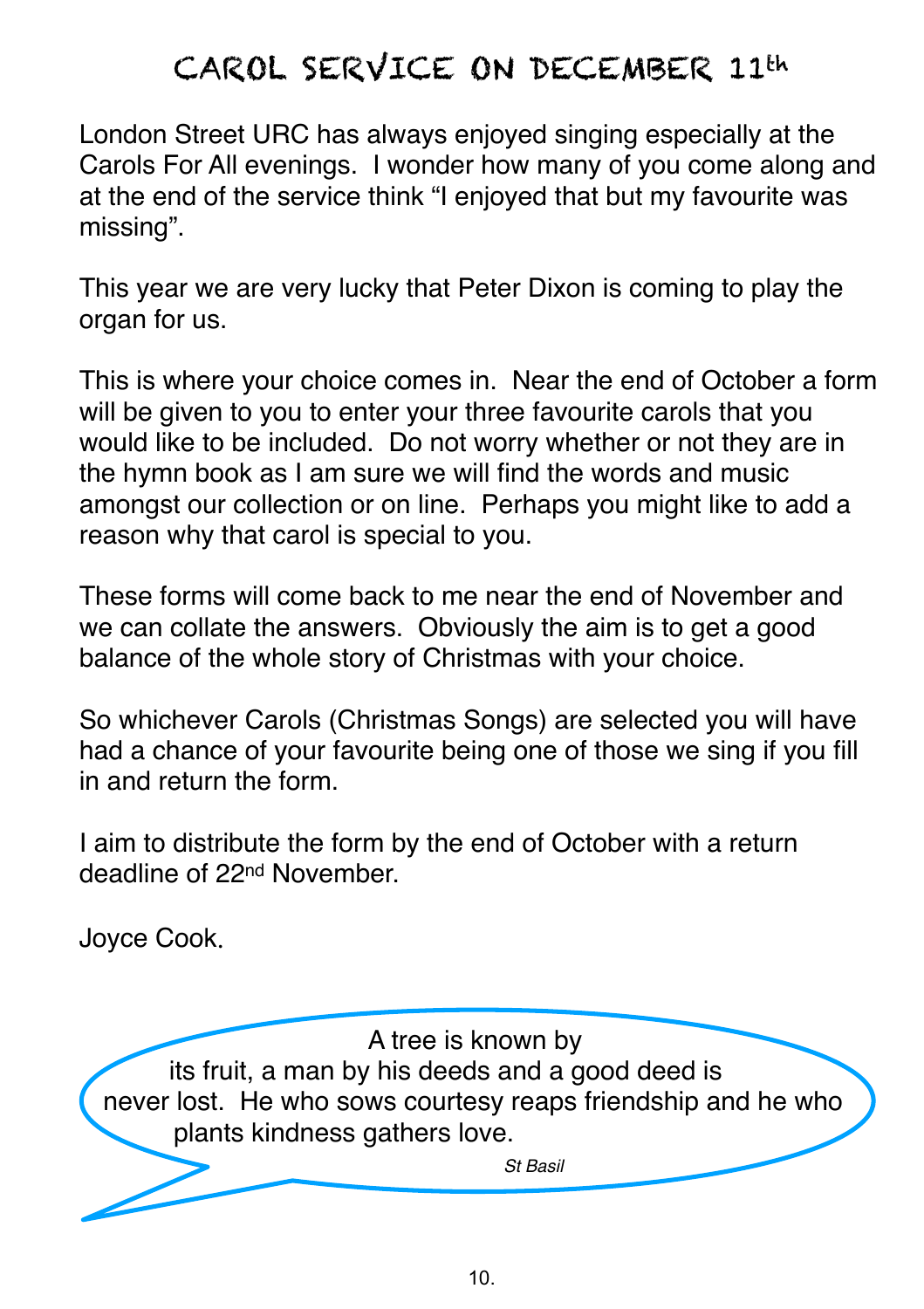For you to colour in: